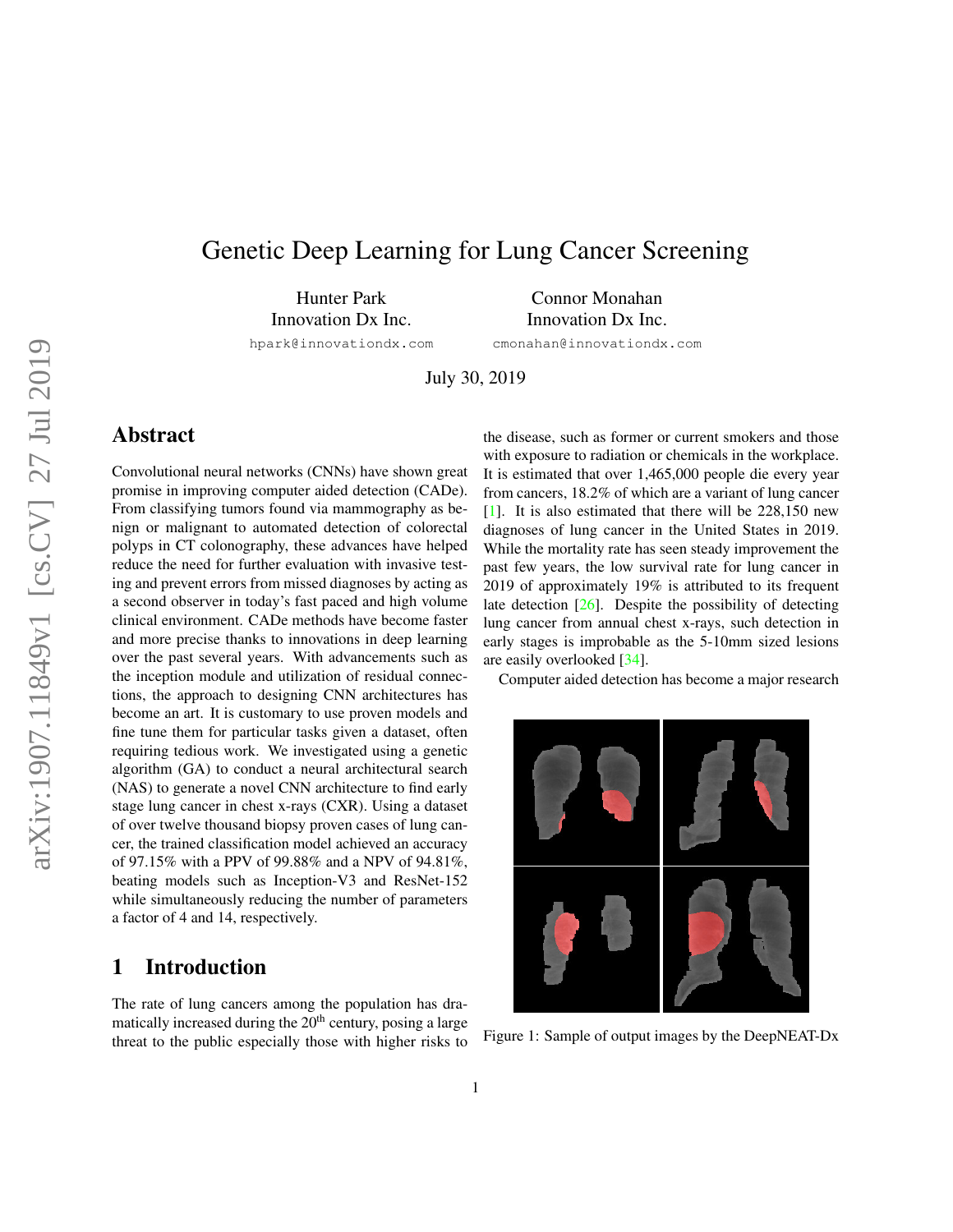<span id="page-1-0"></span>topic in medical imaging [\[32\]](#page-8-2). CADe systems provide a "second opinion" for radiologists to assist them in making a final decision, noting some abnormality that may have been overlooked or mistaken. These systems have become a key component in the detection of breast cancer at a number of screening sites and hospitals [\[8\]](#page-7-1), and many PACS environments are starting to have various CADe programs built into their platforms which reduces the fiscal and technical barriers to use. They are often built on a wide variety of computer vision tools. These systems are able to process many types of medical images including X-rays, MRI, and CT scans, and are intended to support the professional in their practice.

In the paper, we outline the utilization of genetic algorithms to find optimal deep neural network architectures which produces an architecture that beats state of the art models when applied to early detection of lung cancer in CXRs while simultaneously reducing the number of parameters by several orders of magnitude. We then employ a visualization technique to extract a heat map of the activations for the generated model, allowing a radiologist to understand which regions of the CXR lead to an image's classification.

# 2 Background

Over the past several years, image classification and object detection have seen tremendous improvements in accuracy as well as speed thanks to continued research into deep learning and convolutional neural networks (CNNs) [\[18,](#page-8-3) [33\]](#page-8-4). The success and improvement found from deep learning is not from improved hardware and more encompassing datasets, but from innovations into model structure. From convolutions into fully connected layers [\[15\]](#page-8-5), to the addition of dropout layers [\[29\]](#page-8-6), to optimization [\[13,](#page-8-7) [2\]](#page-7-2), the approach to deep learning is constantly changing and improving.

## 2.1 The Use of CNNs in Medical Applications

Using image analysis on medical images is not new to doctors or computer scientists. However, many applications of computer vision for medical applications struggle due to medical data being noisy, inexact, sparse, or requiring large amounts of storage.

In a project recently performed at the University of Bern, a group of researchers trained a CNN to classify lung diseases based on lung slices from computed tomography images with an accuracy of 85.5% on its data set [\[4\]](#page-7-3). They were able to successfully classify lung CT image patches between 6 different lung diseases. Originally, their dataset consisted of 2,032 different diseases. Extremely small training classes creates a major issue in applying deep learning to medical tasks, where rare diseases occur in less than one in ten thousand cases. To work around this issue, they used a dynamic tree taxonomy to balance their classes and generated classes based on the number of examples rather than final diagnoses. This resulted in only 757 classes instead of 2,032.

In another project performed at the Federal University of Parana, a CNN was employed for classifying images of cell slides of breast cancer patients [\[27\]](#page-8-8). Using the BreaKHis dataset [\[28\]](#page-8-9), they trained the AlexNet model [\[14\]](#page-8-10) to classify microscopic biopsy images of benign and malignant breast tumors. Each slide of breast tissue contains 4 images, each with different levels of magnification. To handle the high resolution nature of their dataset, they invoked a variety of computer vision techniques. The first was the use of sliding windows with 50% overlap and the second was random crops of the raw image with no overlap. Interestingly, the technique was not superior in the task of classification for every level of magnification of the biopsy.

In [\[7\]](#page-7-4), they achieved human specialist performance in several classification tasks dealing with various skin diseases. Their model was capable of identifying benign or malignant skin diseases and distinguishing high level taxonomic classes to identify lesions with similar treatment paths. In addition to this, they also achieved human level capability in specifically discriminating between treatment paths for lesions: biopsy/treat or not. For their training, they used transfer learning from models trained on the ImageNet dataset, despite the image space of ImageNet and their dataset being extremely different. This use of transfer learning may prove to be very effective for other medical tasks.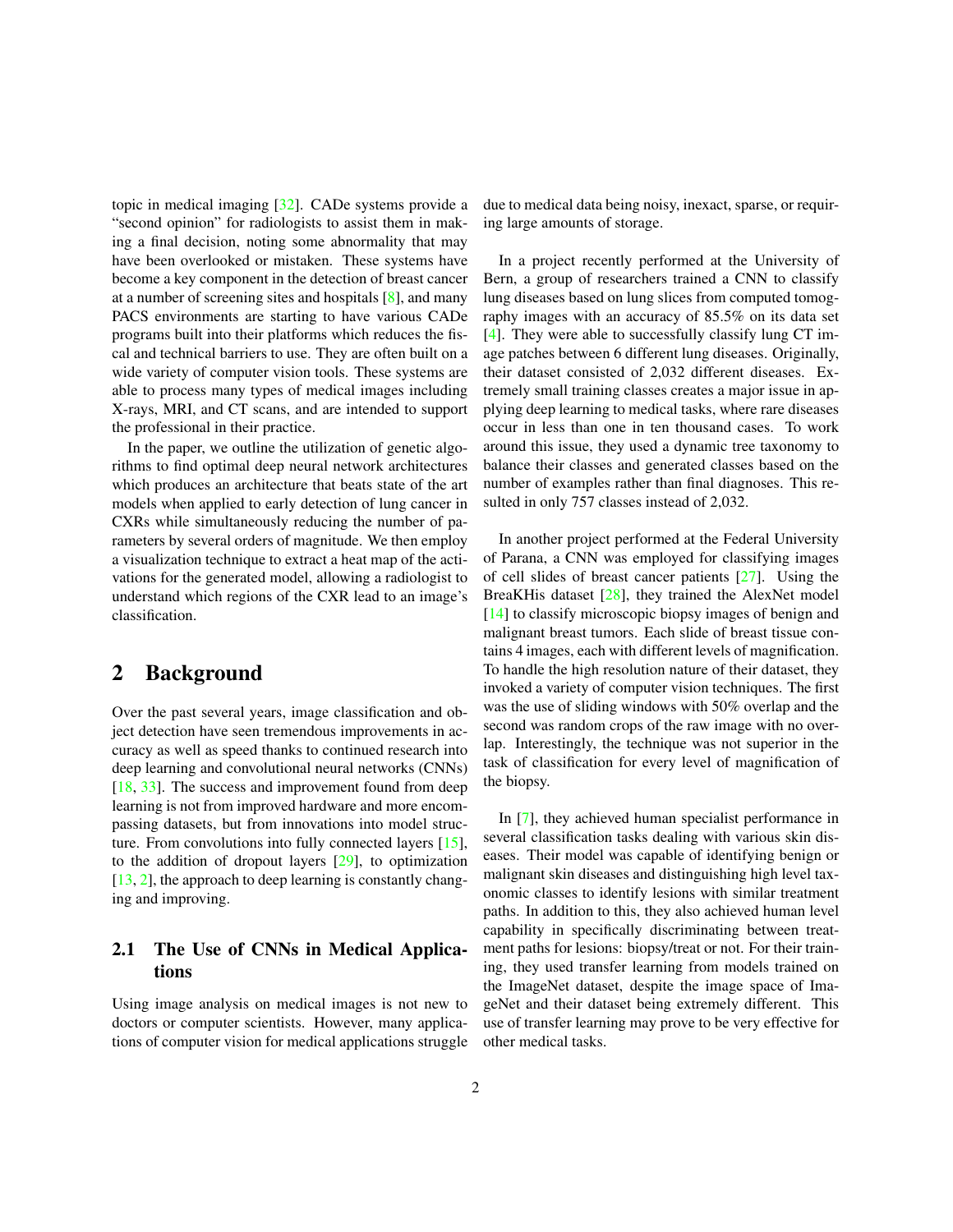#### <span id="page-2-0"></span>2.2 Genetic Algorithms

Genetic algorithms (GA) were first introduced by John Holland in the early 1970s. Such algorithms are search heuristics that try to mimic the process of natural selection for the purpose of finding possible solutions to optimization problems constructed as search problems. GAs have two main components, the first being the ability to represent every solution in the solution space. In our case, that requires the ability to form every possible CNN architecture, which is achieved through our genetic encoding scheme that is detailed in section 3. The second aspect of GAs is the ability to evaluate the fitness of solutions. In our application this is achieved by first training on the train set and then testing the trained solution on our development set, which then becomes the solution's fitness.

GAs begin with an initial population of genes and a population of genomes that encode a solution to a problem. Once every genome in the population has been evaluated on how well they solve the problem, they are selected based on their fitness to create a new population (generation) of individuals (solutions). Just as in nature, the more fit an individual, the more likely it is it have offspring. As generations are evaluated, the population's fitness *should* trend upwards as each individual gets better at solving the problem, with the hope that at least one individual will be close to optimal parameters to the optimization problem they were designed to solve.

Evolutionary and genetic algorithms have experienced a resurgence in recent years due to their ability to search irregular and poorly characterized spaces effectively [\[19\]](#page-8-11), their ability to optimize without expensive gradient computations [\[22\]](#page-8-12), and their ability to be massively distributed [\[25\]](#page-8-13).

#### 2.3 Neural Architecture Search

The success of CNNs in perceptual tasks comes from the automation of feature extraction, with features extractors being learned in an end-to-end fashion as opposed to being manually designed. Convolutional neural networks date back to 1989 with LeNet-5 [\[15\]](#page-8-5), which was designed to be able to handle variance among identically labeled data by using "local receptive fields, shared weights, and spatial sub-sampling". In 2012, AlexNet [\[14\]](#page-8-10) outlined how CNNs were used to win the ImageNet Large-Scale Visual Recognition Challenge (ILSVRC) in 2012. After AlexNet, the designs trends of CNNs in literature was making them linear and deep. There have been two major breakthroughs in CNN architecture design since AlexNet, which we discuss.

The first innovation was the inception module [\[31\]](#page-8-14). This module was designed with two ideas in mind: the approximation of a sparse structure with spatially repeated dense components and the need to keep the computational complexity in check. Unsurprisingly, the inception module does both of these exceptionally well: Inception-V1 used twelve times less parameters while still outperforming AlexNet. Inception architectures take advantage of the fact that convolutional filters of different sizes may extract features from separate clusters of information, and when one repeats them spatially they approximate an optimal sparse structure via dense components. The stacking of different sized convolutional filters concurrently allows for a significant increase in the number of units without an uncontrolled blow-up in computational complexity. This use of dimension reduction allows for shielding the large number of input filters of the last stage to the next layer. Inception architectures follows the principle that visual information should be processed at various scales and then aggregated so that the next stage can extract features from different scales simultaneously. The end result of the inception module is that they are up to three times faster than similarly performing networks with noninception architecture.

The other major advancement in architecture design came from ILSVRC 2015's winner, ResNet-152 [\[10\]](#page-8-15). They asked themselves *"Is learning better networks as easy as stacking more layers?"* They discovered that when deeper networks begin converging, the network's accuracy becomes saturated, and then degrades rapidly. They wanted to ensure that a deeper model should produce no higher training error than its shallower counterpart, so to ensure this, they added identity mappings because solvers often struggle approximating identity mappings by multiple nonlinear layers. Residual learning ensures that solvers can easily approximate identity mappings by simply driving the weights of the multiple nonlinear layers toward zero to approach identity mappings.

Even with these breakthroughs in architecture designs, it is still time consuming to hand design models. Historically, architecture search routines focused on fine-tuning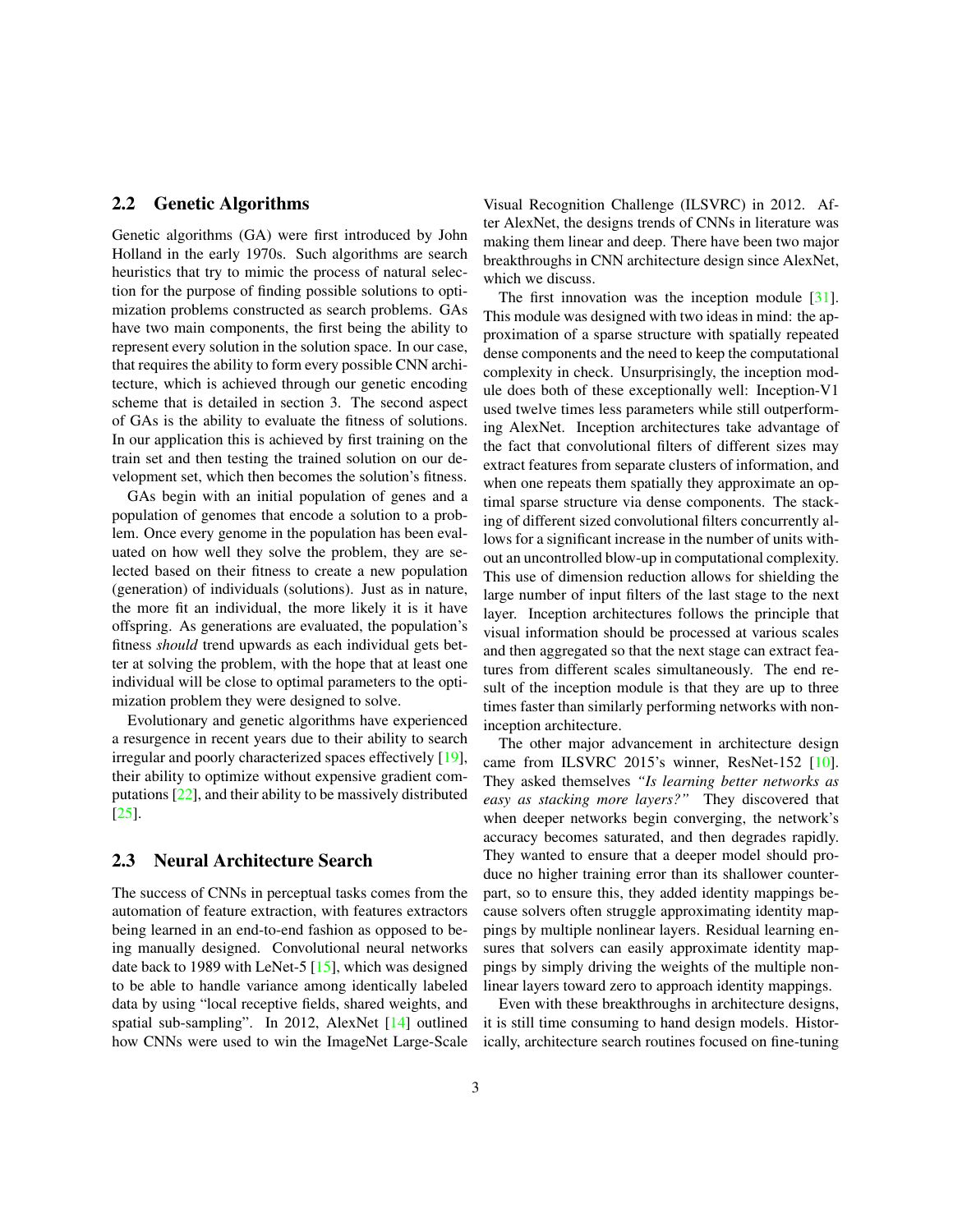<span id="page-3-1"></span>a particular aspect of an architecture [\[3\]](#page-7-5), however there has been a growing interest in automating the entire architecture design process  $[16, 12, 17]$  $[16, 12, 17]$  $[16, 12, 17]$  $[16, 12, 17]$  $[16, 12, 17]$ . When comparing NAS methods, it is important to not only look at how well of an architecture it produces in terms of accuracy, but also other metrics such as how efficient the search is, the number of parameters of the final architecture, and how scalable the search can be implemented.

There are two approaches to NAS: heuristic searches  $[16, 30]$  $[16, 30]$  $[16, 30]$ , and reinforcement learning (RL)  $[36, 35]$  $[36, 35]$  $[36, 35]$ . While both produce similarly impressive models on challenging benchmark datasets, heuristic searches are vastly superior in search efficiency. Due to this, we constructed our optimization problem as a genetic algorithm.

<span id="page-3-0"></span>Algorithm 1 NEAT Algorithm

```
procedure MUTATE(Genome)
   Initialize Mutation-Rates
   for each mutation in Mutation-Rates do
        if \epsilon < mutation.rate then
           Apply mutation to Genome
   return genome
procedure NEW-GENERATION(P)
   CULL-SPECIES(P)
   REMOVE-STALE-SPECIES(P)
   REMOVE-WEAK-SPECIES(P)
    P^{'} \leftarrow \varnothingwhile \operatorname{SizeOF}(P^{'}) < \operatorname{SizeOF}(P) do
        G \leftarrow RANDOM(P.Genomes)
        G \leftarrow MUTATE(G)
        P' = P' + Greturn P^{'}procedure NEAT(Mutation-Rates, Target)
   Initial-Architecture \leftarrow a minimum NN architecture
   Best-Genome \leftarrow \varnothingP \leftarrow N instances of Initial-Architecture
   while \max(P.\text{fitness}) < \text{target do}P \leftarrow NEW-GENERATION(P, Mutation-Rates)
       Evaluate Population P
       if max(P.fitness) > Best-Genome.fitness then
           Best-Genome \leftarrow P. Best-Genome
   return Best-Genome
```
## 3 Genetic Deep Learning

There have been many proposed methods detailed how to implement Topology and Weight Evolving Artificial Neural Networks (TWEANNs). [\[3,](#page-7-5) [6,](#page-7-6) [21\]](#page-8-21). However, in deep learning there are often times millions of parameters that require optimization, and doing so through any chance based search algorithm is simply impractical. For this paper, we modified the NEAT algorithm as detailed in Algorithm [1](#page-3-0) to evolve the architecture of CNNs, dubbed "DeepNEAT", which we call DeepNEAT-Dx in alignment to the foundation paper that proposed using NEAT to create CNN architectures [\[20\]](#page-8-22). More specifically, we injected convolution and pooling layers with pseudorandom hyperparameters into a minimal convolutional architecture and then optimized the weights through backpropagation on the training set. The fitness of a model is the final accuracy on the development set after 5 epochs of training.

A very critical topic when designing a genetic algorithm is what encoding scheme one should use. This has been an ongoing topic of discussion as encoding schemes directly contribute to the success of genetic algorithms [\[5\]](#page-7-7). The requirements for our problem were as follows: the encoding must able to encode directed acyclic graphs (DAGs) of variable size, be able to easily create new, coherent, genomes from the genes of two parent genomes, and lastly the encoding scheme must inherently allow for efficient search for optimal network architectures. With these requirements, there are only a few encoding schemes that are able to meet all these requirements. Following [\[30\]](#page-8-19), we used a direct graph encoding scheme, and in particular Schiffman encoding [\[23\]](#page-8-23), whose basic structure is a simple list of neurons with their connectivity information. This allows us to easily program our own rules for mutations to ensure that mutations do not result in illegal architectures (such as convolving to negative dimensions). Each vertex in the genome's graph encoding represents a layer in a CNN which stores hyper parameter information for the node it would construct, such as filter size, stride, padding, and the weight initialization method.

To describe the adjusted NEAT algorithm, some basic mutations must be defined. *Inject Node* injects a random node (convolution, pool, or ReLU) with pseudo-random hyperparameters into the genome's network between a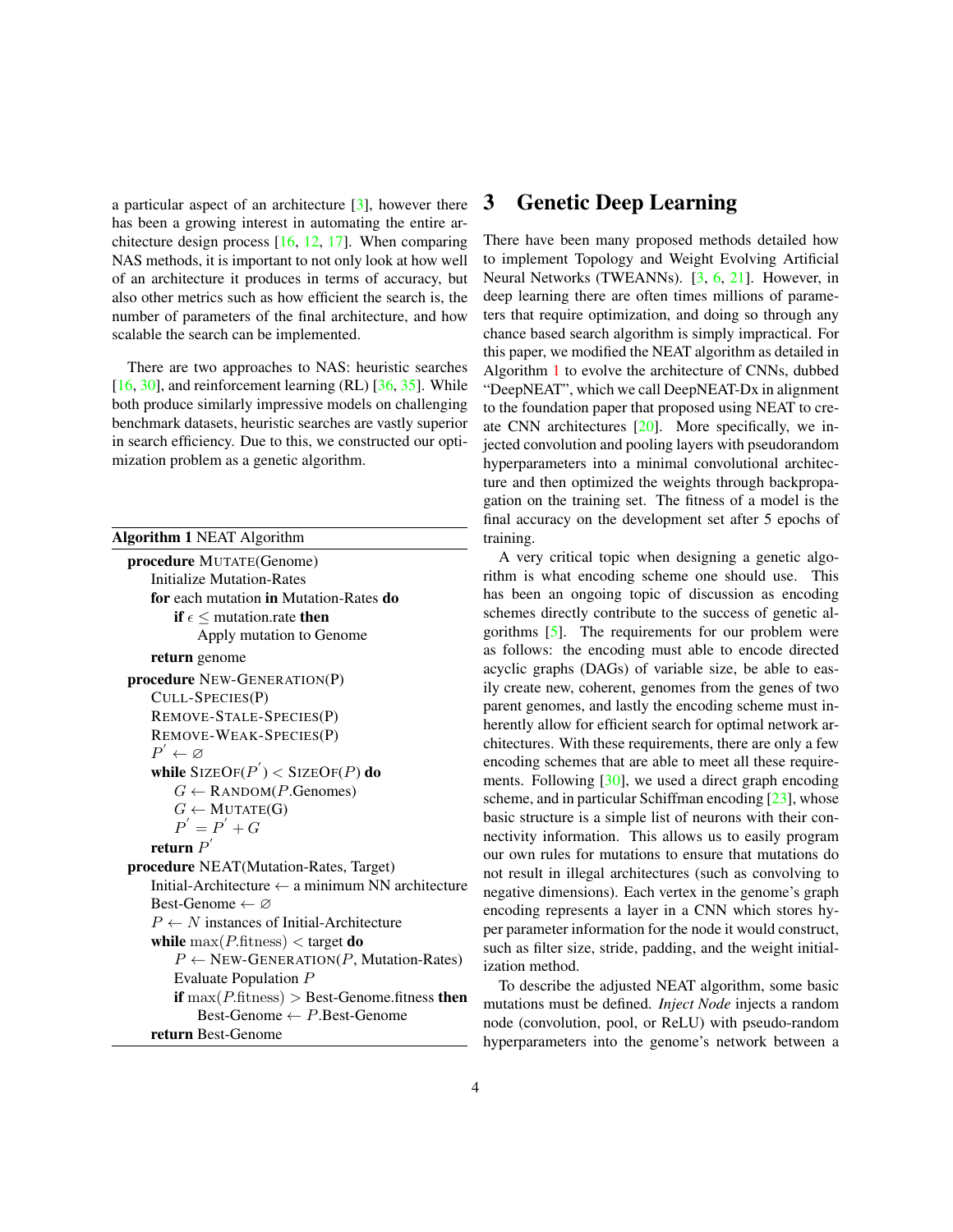<span id="page-4-1"></span>preexisting connection. Before injecting the new node, we check to ensure that it would produce a valid network. If it does, the injection would occur, if it doesn't, we change the hyperparameters to values that would result in a valid network. This solves the problem of convolving the image to zero dimensions, as is guaranteed to occur as the number of injects increases. *Inject Segment* injects a pair of a convolution layer with a ReLU activation with a pooling layer in a preexisting connection. *Point Mutate* changes the essential hyperparameters of a node. These basic mutations allow for constructing most standard CNN architectures that one saw in literature before Inception-V1, such as AlexNet [\[14\]](#page-8-10). In addition to mutations, we incorporate speciation as outlined in [\[30\]](#page-8-19) to allow for topological innovations to occur and prevent one topology framework from dominating the population.

### 3.1 Dataset

The dataset used for training and testing was compiled from the Prostate, Lung, Colorectal, and Ovarian Cancer Screening Trial (PLCO) dataset. This trial, organized by the National Cancer Institute, was a randomized, controlled trial to determine whether certain screening exams reduce the mortality of prostate, lung, colorectal, and ovarian cancer. Approximately 155,000 participants were enrolled in the screening portion of the trial from 1993 to 2006. If a participant developed cancer at any point during the screening phase, all CXRs preceding the diagnosis were considered to be cancerous and therefore were labelled positive, which resulted in about 4,000 positives in our dataset. We then selected the same amount of CXRs from patients who were never diagnosed with lung cancer, creating a balanced dataset.

The dataset construction was designed to produce a model such that it could spot early stage lung cancer in CXR, as many of the positive labelled CXRs were taken years before the biopsy backed diagnosis occurred (which generally lead to a diagnosis of late stage lung cancer). Due to this construction, there are no annotations as to which areas of the CXR corresponded to the areas of the lungs that were biopsied, consequently preventing an accurate model from being used as a CADe tool due to lack of localization into the cancerous regions of the CXR. Additional work beyond an accurate classification model is required, which we explore in section 3.4

Preprocessing The PLCO image dataset had roughly 200,000 CXRs with an approximate size of 2000x3000 pixels. In [\[9\]](#page-7-8), down-scaling and cropping led to an improvement in their results, leading us to adopt similar procedures.

In the provided dataset, there were around 4,000 images that were linked with patients having biopsy-proven lung cancer. We used these images to create our cancer dataset, using an additional 4,000 other images as control/negative. Each of our datasets were then preprocessed to make the images uniform and to ensure the models were not influenced by other noise, such as notes or markings.

The first step was resampling and resizing the images to a constant 256x256 resolution, as this would retain enough detail for effective use and eliminate the inconsistencies seen in the input data. The second step involved a specially-designed x-ray lung segmentation algorithm that was used to mask the input images to contain only the regions of interest. Initially, the images were shifted to have a constant mean, which was required due to the variation in images coming from different medical centers using different models of x-ray machines. Next, the images were filtered to retain only the middle intensities, which were found to correspond with the inside of the lungs. Contours were then extracted from the remaining part of the image which were then filled in to create the final mask for that image, which was then applied. The steps used in this procedure are as shown in figure [2.](#page-4-0)

Finally, the entire masked dataset as a whole was rescaled to a standard normal distribution which was then shuffled and randomly split into a training dataset con-

<span id="page-4-0"></span>

Figure 2: Stages of image preprocessing computer vision algorithm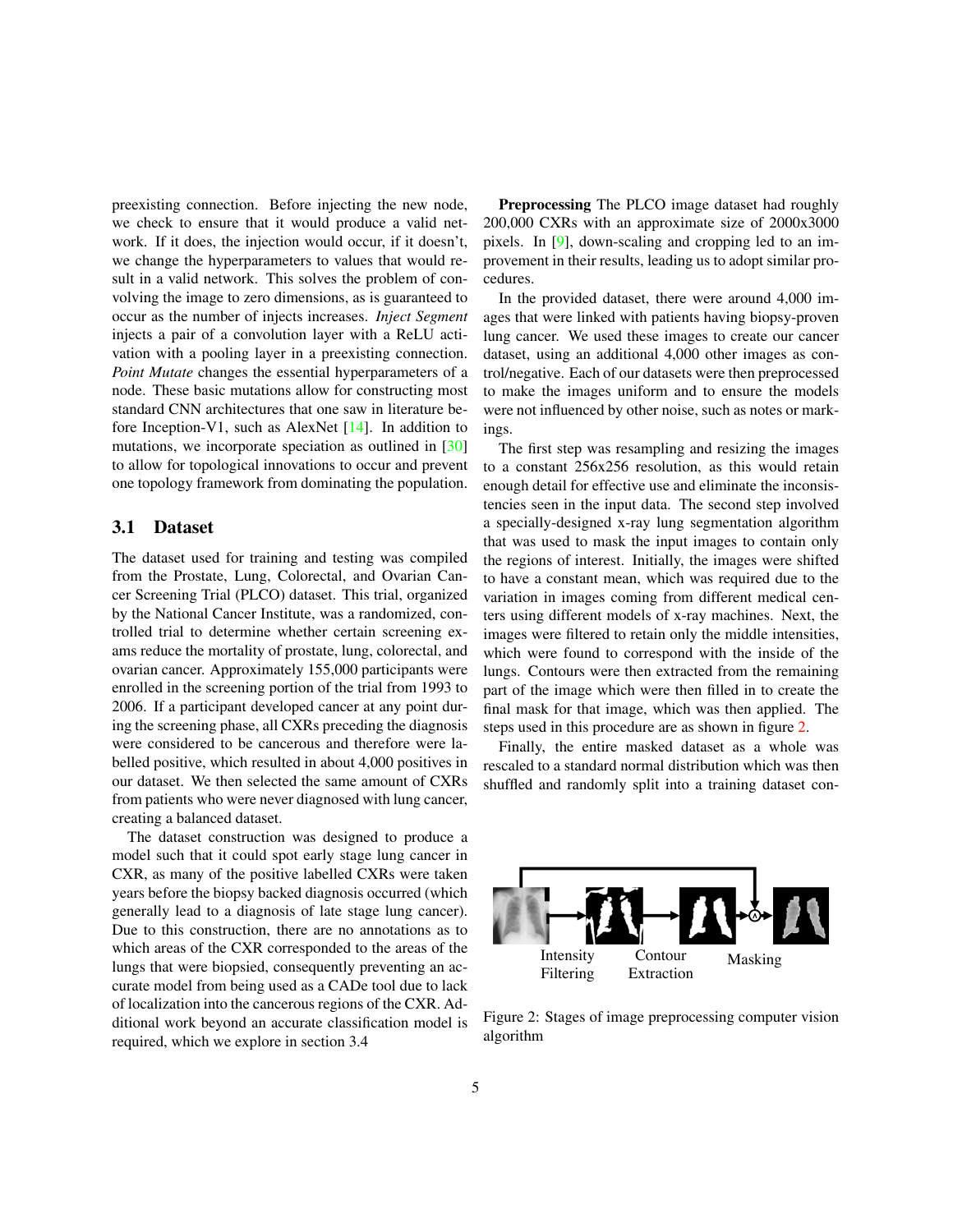<span id="page-5-0"></span>taining 80% of the final images, a validation dataset containing 10%, and the last 10% reserved for evaluating the final trained model.

#### 3.2 Training

When training, we used a gene pool of 50 individuals, over the course of 10 generations. The genetic algorithm had mutation rate parameters that determined how often each mutation occurred. Each mutation received its own rate:

| Mutation                  | Rate |
|---------------------------|------|
| <b>Inject Convolution</b> | 50%  |
| <b>Inject Pooling</b>     | 50%  |
| <b>Add ReLU</b>           | 30%  |
| <b>Point Mutate</b>       | 45%  |
| <b>Inject Segment</b>     | 15%  |

After the genetic algorithm produced a graph encoding of a network, we exported the graph into a Caffe model [\[11\]](#page-8-24). Each model received identical training parameters, and they are as follows:

| <b>Hyper Parameter</b> | Value      |
|------------------------|------------|
| Solver                 | SGD        |
| Epochs                 |            |
| LR Policy              | <b>INV</b> |
| <b>Base LR</b>         | 0.01       |
| Power                  | .75        |
| Momentum               | .90        |
| Weight Decay           | 0.0005     |

A chart detailing the population's best and average fitness over generations is shown in Figure 3.

Because we used the error on the development set as a reward signal, it is important to confirm that the population was not over fitting on the validation set. We evaluated the best model produced by the genetic algorithm on the previously unseen test set and showed that the performance of the model was no worse than on the development set, confirming that the GA was not over fitting from the sparse, weak reward signal. The results of this evaluation is detailed in Table 1.



Figure 3: Improvement of Accuracy over Generations

| Model        | Accuracy | Parameter Count |  |
|--------------|----------|-----------------|--|
| AlexNet      | 79.88%   | 62.3M           |  |
| Inception-V3 | 89.34%   | 23.8M           |  |
| ResNet-50    | 90.22%   | 25.6M           |  |
| $ResNet-101$ | 90.68%   | 44.5M           |  |
| VGG16        | 91.59%   | 138.3M          |  |
| ResNet-152   | 92.03%   | 60.2M           |  |
| DeepNEAT-Dx  | 97.15%   | 4.9M            |  |

Table 1: Model comparison on CXR lung cancer dataset

## 3.3 Results

We ran several experiments with various population sizes and generations, and found that evolving 50 individuals for 10 generations was the most efficient in producing a fit population quickly as well as producing very fit top models. Unlike [\[36\]](#page-9-0), which trained 12,800 models to optimize the R-NN controller, we trained only 500 models.

To test the effectiveness of DeepNEAT-Dx, we compared it to the best models from the past 7 years. As shown in the table above, DeepNEAT-Dx surpasses every model in accuracy by at least 5%, and employed considerably fewer parameters.

For binary classifiers, such as this model, a matrix can be used to present several statistics about the performance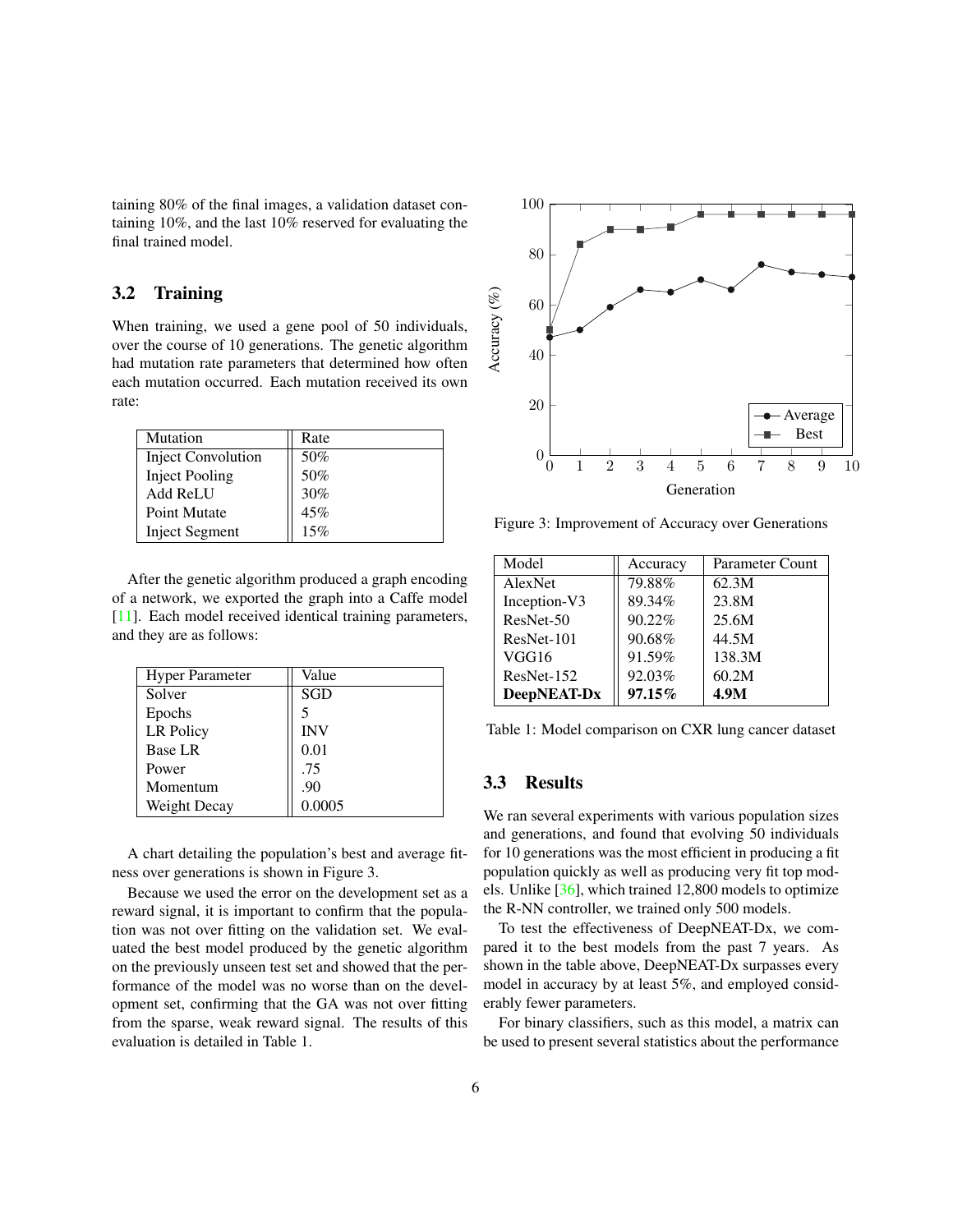|          |               | Predicted              |                |                       |                       |
|----------|---------------|------------------------|----------------|-----------------------|-----------------------|
|          | Population:   | Positive: 807          | Negative: 945  | Prevalence:           |                       |
|          | 1752          |                        |                | 48.801%               |                       |
| onfirmed | Positive: 855 | True Positive:         | False          | <b>True Positive</b>  | <b>False Negative</b> |
|          |               | 806                    | Negative: 49   | Rate: 94.27%          | Rate: 5.73%           |
|          | Negative: 897 | <b>False Positive:</b> | True Negative: | <b>False Positive</b> | True Negative         |
|          |               |                        | 896            | Rate: 0.11%           | Rate: 99.89%          |
|          |               | Positive               | False          | Positive              |                       |
|          |               | Predictive             | Omission       | Likelihood            |                       |
|          |               | Value: 99.88%          | Rate: 5.19%    | Ratio: 845            |                       |
|          | Accuracy:     | False                  | Negative       | Negative              | Diagnostic            |
|          | 97.15%        | Discovery              | Predictive     | Likelihood            | Odds Ratio:           |
|          |               | Rate: 0.12%            | Value: 94.81%  | Ratio: 5.74%          | 14700                 |

Table 2: Binary classifier evaluation contingency table and confusion matrix



Figure 4: Best model found by DeepNEAT algorithm after 10 generations

<span id="page-6-0"></span>

Figure 5: Image with extracted features

of the algorithm. The core of this matrix is the contingency table, which is used to present the frequency of the real condition variable and the predicted condition variable. From this cross-tabulation many ratios can be derived, most notably the rates of false positives and negatives among the population. To generate the contingency table in Table 1, the network was computed against all 1,884 validation samples and the ground truth label was recorded with the predicted output. The statistical ratios were then calculated from these inputs. The best model generated by our algorithm achieved an accuracy of 97.14% with a PPV of 99.88% and a NPV of 94.81%.

## 3.4 User Friendly Model Prediction Visualizations

DeepNEAT-Dx produces a binary classifier, which is not sufficient enough to be allocated the label of being a medical CADe model. While an accurate binary classification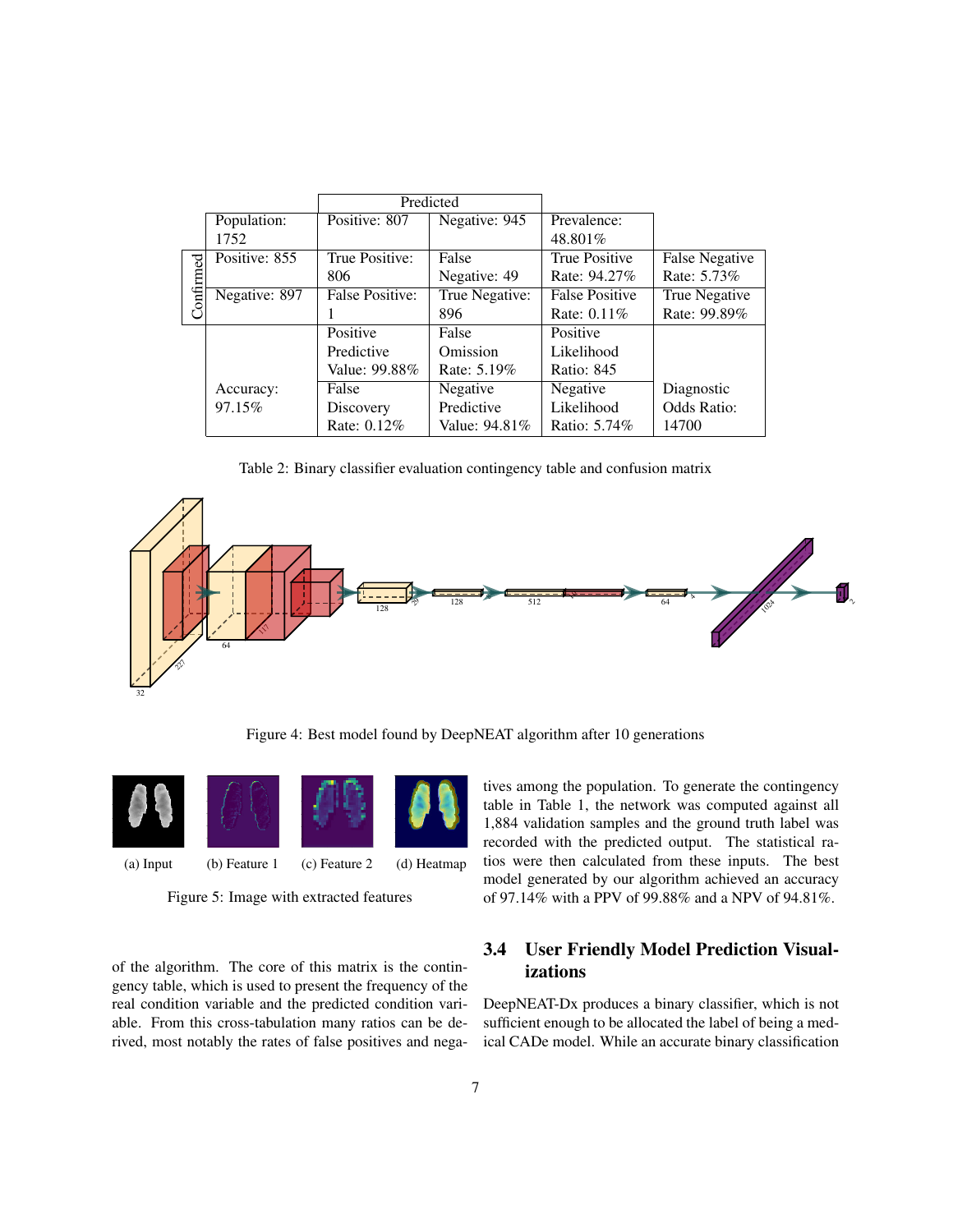<span id="page-7-9"></span>of the presence of lung cancer within a particular CXR would help a radiologist in deciding what further testing to do for the patient or how to treat the patient, its lack of a useful localization of the classification dampens the impact of the model. Because of the general lack of annotations in the dataset, it is impossible to deploy a traditional object detection model, forcing the use of advanced visualization techniques.

Recent attempts to demystify the neural network black box have included the Grad-CAM [\[24\]](#page-8-25) project, which introduced a technique to visualize the weights of a layer that most strongly correlate with the final decision. It attempts to maximize the outputs of that particular layer with respect to a desired filter (class). This technique was used to generate the heatmaps representing sources of influence to the prediction shown in figure [1](#page-0-0) and figure [5d,](#page-6-0) where the selected layer was the final fully connected layer in the graph from the most recent convolution layer and the filter was for images which were predicted to be in the cancerous class. It is important to note that it is impossible to verify whether the heatmap activations correspond to the actual location of the malignant nodules or masses given the binary dataset. Coincidentally, the PLCO dataset provided radiologist annotations detailing a variety of lung abnormalities and their locations. One such abnormality was the presence of nodule masses. The heatmap markings seen in Figure [1](#page-0-0) correspond directly to the nodule masses noted location by a radiologist. However, it is important to clarify that a nodule mass does not always lead to lung cancer, but it is an interesting correlation.

# 4 Discussion

The final accuracy of the network over the test set of 97.15% shows that the model has succeeded at learning features related to the presence of various types of confirmed lung cancer in these images. Given that a human radiologist must spend a considerable amount of time on each image to make a correct prediction, screenings for many types of cancer do not often occur early, causing diagnoses to often arrive during the late stages of these diseases. The potential to use such a model as a preliminary screening step may save many lives with early detection and from misdiagnoses. All cases of concern will necessarily have to be verified by an experienced radiologist, but the automation provided by this tool will decrease costs, increase the accessibility of screenings, and increase the speed and accuracy of diagnoses.

# References

- <span id="page-7-0"></span>[1] V. Ambrosini, S. Nicolini, P. Caroli, C. Nanni, A. Massaro, M. C. Marzola, D. Rubello, and S. Fanti. Pet/ct imaging in different types of lung cancer: An overview. *European Journal of Radiology*, pages 998–1001, 2012. [1](#page-0-1)
- <span id="page-7-2"></span>[2] M. Andrychowicz, M. Denil, S. Gómez, M. W. Hoffman, D. Pfau, T. Schaul, B. Shillingford, and N. de Freitas. Learning to learn by gradient descent by gradient descent. In D. D. Lee, M. Sugiyama, U. V. Luxburg, I. Guyon, and R. Garnett, editors, *Advances in Neural Information Processing Systems 29*, pages 3981–3989. Curran Associates, Inc., 2016. [2](#page-1-0)
- <span id="page-7-5"></span>[3] P. J. Angeline, G. M. Saunders, and J. B. Pollack. An evolutionary algorithm that constructs recurrent neural networks. *IEEE Transactions on Neural Networks*, 5:54–65, 1994. [4](#page-3-1)
- <span id="page-7-3"></span>[4] M. Anthimopoulos, S. Christodoulidis, L. Ebner, A. Christe, and S. Mougiakakou. Lung pattern classification for interstitial lung diseases using a deep convolutional neural network. *IEEE Transactions on Medical Imaging*, 35(5):1207–1216, 5 2016. [2](#page-1-0)
- <span id="page-7-7"></span>[5] E. G. Carrano, C. M. Fonseca, R. H. C. Takahashi, L. C. A. Pimenta, and O. M. Neto. A preliminary comparison of tree encoding schemes for evolutionary algorithms. In *2007 IEEE International Conference on Systems, Man and Cybernetics*, pages 1969–1974, Oct 2007. [4](#page-3-1)
- <span id="page-7-6"></span>[6] D. Dasgupta and D. McGregor. Designing applicationspecific neural networks using the structured genetic algorithm. IEEE, 1992. [4](#page-3-1)
- <span id="page-7-4"></span>[7] A. Esteva, B. Kuprel, R. A. Novoa, J. Ko, S. M. Swetter, H. M. Blau, and S. Thrun. Dermatologist-level classification of skin cancer with deep neural networks. *Nature*, pages 115–118, 2017. [2](#page-1-0)
- <span id="page-7-1"></span>[8] T. Freer and M. J. Ulissey. Screening mammography with computer-aided detection: prospective study of 12,860 patients in a community breast center. *Radiology*, 220 3:781– 6, 2001. [2](#page-1-0)
- <span id="page-7-8"></span>[9] L. G. Hafemann, L. S. Oliveira, and P. Cavalin. Forest species recognition using deep convolutional neural networks. In *2014 22nd International Conference on Pattern Recognition*, pages 1103–1107, 9 2014. [5](#page-4-1)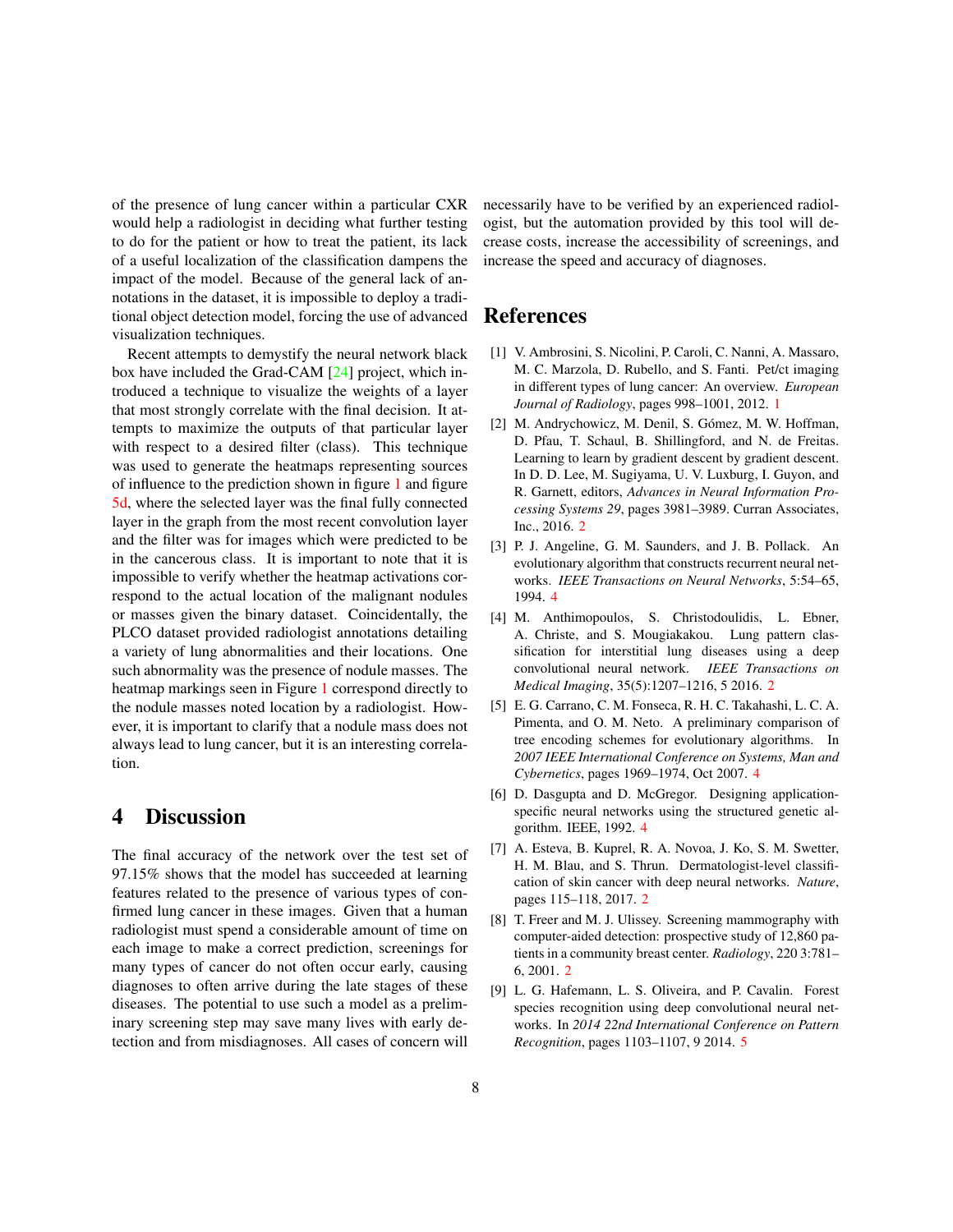- <span id="page-8-15"></span>[10] K. He, X. Zhang, S. Ren, and J. Sun. Deep residual learning for image recognition. Computer Vision and Pattern Recognition, 2016. [3](#page-2-0)
- <span id="page-8-24"></span>[11] Y. Jia, E. Shelhamer, J. Donahue, S. Karayev, J. Long, R. Girshick, S. Guadarrama, and T. Darrell. Caffe: Convolutional architecture for fast feature embedding. In *Proceedings of the 22Nd ACM International Conference on Multimedia*, MM '14, pages 675–678, New York, NY, USA, 2014. ACM. [6](#page-5-0)
- <span id="page-8-17"></span>[12] H. Jin, Q. Song, and X. Hu. Efficient neural architecture search with network morphism. *CoRR*, abs/1806.10282, 2018. [4](#page-3-1)
- <span id="page-8-7"></span>[13] D. Kingma and J. Ba. Adam: A method for stochastic optimization. *International Conference on Learning Representations*, 12 2014. [2](#page-1-0)
- <span id="page-8-10"></span>[14] A. Krizhevsky, I. Sutskever, and G. E. Hinton. Imagenet classification with deep convolutional neural networks. *Neural Information Processing Systems*, 2012. [2,](#page-1-0) [3,](#page-2-0) [5](#page-4-1)
- <span id="page-8-5"></span>[15] Y. LeCun, L. Bottou, Y. Bengio, and P. Haffner. Gradientbased learning applied to document recognition. *Proceedings of the IEEE*, Vol. 86, Issue 11:2278–2324, 1998. [2,](#page-1-0) [3](#page-2-0)
- <span id="page-8-16"></span>[16] C. Liu, B. Zoph, J. Shlens, W. Hua, L. Li, L. Fei-Fei, A. L. Yuille, J. Huang, and K. Murphy. Progressive neural architecture search. *CoRR*, abs/1712.00559, 2017. [4](#page-3-1)
- <span id="page-8-18"></span>[17] H. Liu, K. Simonyan, and Y. Yang. DARTS: differentiable architecture search. *CoRR*, abs/1806.09055, 2018. [4](#page-3-1)
- <span id="page-8-3"></span>[18] S. Liu and W. Deng. Very deep convolutional neural network based image classification using small training sample size. In *2015 3rd IAPR Asian Conference on Pattern Recognition (ACPR)*, pages 730–734, Nov 2015. [2](#page-1-0)
- <span id="page-8-11"></span>[19] Z. Lu, I. Whalen, V. Boddeti, Y. Dhebar, K. Deb, E. Goodman, and W. Banzhaf. Nsga-net: neural architecture search using multi-objective genetic algorithm. pages 419–427, 07 2019. [3](#page-2-0)
- <span id="page-8-22"></span>[20] R. Miikkulainen, J. Z. Liang, E. Meyerson, A. Rawal, D. Fink, O. Francon, B. Raju, H. Shahrzad, A. Navruzyan, N. Duffy, and B. Hodjat. Evolving deep neural networks. *CoRR*, abs/1703.00548, 2017. [4](#page-3-1)
- <span id="page-8-21"></span>[21] J. C. F. Pujol and R. Poli. Evolving the topology and the weights of neural networks using a dual representation, 1998. [4](#page-3-1)
- <span id="page-8-12"></span>[22] T. Salimans, J. Ho, X. Chen, and I. Sutskever. Evolution strategies as a scalable alternative to reinforcement learning. 03 2017. [3](#page-2-0)
- <span id="page-8-23"></span>[23] W. Schiffmann, M. Joost, and R. Werner. Performance evaluation of evolutionary created neural network topologies. *Springer-Verlag London*, Vol. 2:274–283, 1990. [4](#page-3-1)
- <span id="page-8-25"></span>[24] R. R. Selvaraju, M. Cogswell, A. Das, R. Vedantam, D. Parikh, and D. Batra. Grad-cam: Visual explanations from deep networks via gradient-based localization. In *2017 IEEE International Conference on Computer Vision (ICCV)*, pages 618–626, Oct 2017. [8](#page-7-9)
- <span id="page-8-13"></span>[25] R. Shonkwiler. Parallel genetic algorithms. In *Proceedings of the 5th International Conference on Genetic Algorithms*, pages 199–205, San Francisco, CA, USA, 1993. Morgan Kaufmann Publishers Inc. [3](#page-2-0)
- <span id="page-8-0"></span>[26] R. L. Siegel, K. D. Miller, and A. Jemal. Cancer statistics, 2019. *CA: A Cancer Journal for Clinicians*, 69(1):7–34, 2019. [1](#page-0-1)
- <span id="page-8-8"></span>[27] F. A. Spanhol, L. S. Oliveira, C. Petitiean, and L. Heutte. Breast cancer histopathological image classification using convolutional neural networks. In *2016 International Joint Conference on Neural Networks (IJCNN)*, pages 2560– 2567, 8 2016. [2](#page-1-0)
- <span id="page-8-9"></span>[28] F. A. Spanhol, L. S. Oliveira, C. Petitjean, and L. Heutte. A dataset for breast cancer histopathological image classification. *IEEE Transactions on Biomedical Engineering*, 63(7):1455–1462, 8 2016. [2](#page-1-0)
- <span id="page-8-6"></span>[29] N. Srivastava, G. Hinton, A. Krizhevsky, I. Sutskever, and R. Salakhutdinov. Dropout: A simple way to prevent neural networks from overfitting. *Journal of Machine Learning Research*, 15:1929–1958, 2014. [2](#page-1-0)
- <span id="page-8-19"></span>[30] K. O. Stanley and R. Miikkulainen. Evolving neural networks through augmenting topologies. *Journal of Evolutionary Computation*, Vol. 10 Issue 2:99–127, 2002. [4,](#page-3-1) [5](#page-4-1)
- <span id="page-8-14"></span>[31] C. Szegedy, W. Liu, Y. Jia, S. Reed, D. Anguelov, D. Erhan, V. Vanhouck, and A. Rabinovich. Going deeper with convolutions. *Computer Vision and Pattern Recognition*, 2015. [3](#page-2-0)
- <span id="page-8-2"></span>[32] R. Takahashi and Y. Kajikawa. Computer-aided diagnosis: A survey with bibliometric analysis. *International Journal of Medical Informatics*, 101:58 – 67, 2017. [2](#page-1-0)
- <span id="page-8-4"></span>[33] M. Tan and Q. Le. EfficientNet: Rethinking model scaling for convolutional neural networks. In K. Chaudhuri and R. Salakhutdinov, editors, *Proceedings of the 36th International Conference on Machine Learning*, volume 97 of *Proceedings of Machine Learning Research*, pages 6105– 6114, Long Beach, California, USA, 09–15 Jun 2019. PMLR. [2](#page-1-0)
- <span id="page-8-1"></span>[34] N. Wu, G. Gamsu, J. Czum, B. Held, R. Thakur, and G. Nicola. Detection of small pulmonary nodules using direct digital radiography and picture archiving and communication systems. *Journal of thoracic imaging*, 21:27– 31, 04 2006. [1](#page-0-1)
- <span id="page-8-20"></span>[35] Z. Zhong, J. Yan, W. Wu, J. Shao, and C. Liu. Practical block-wise neural network architecture generation. In